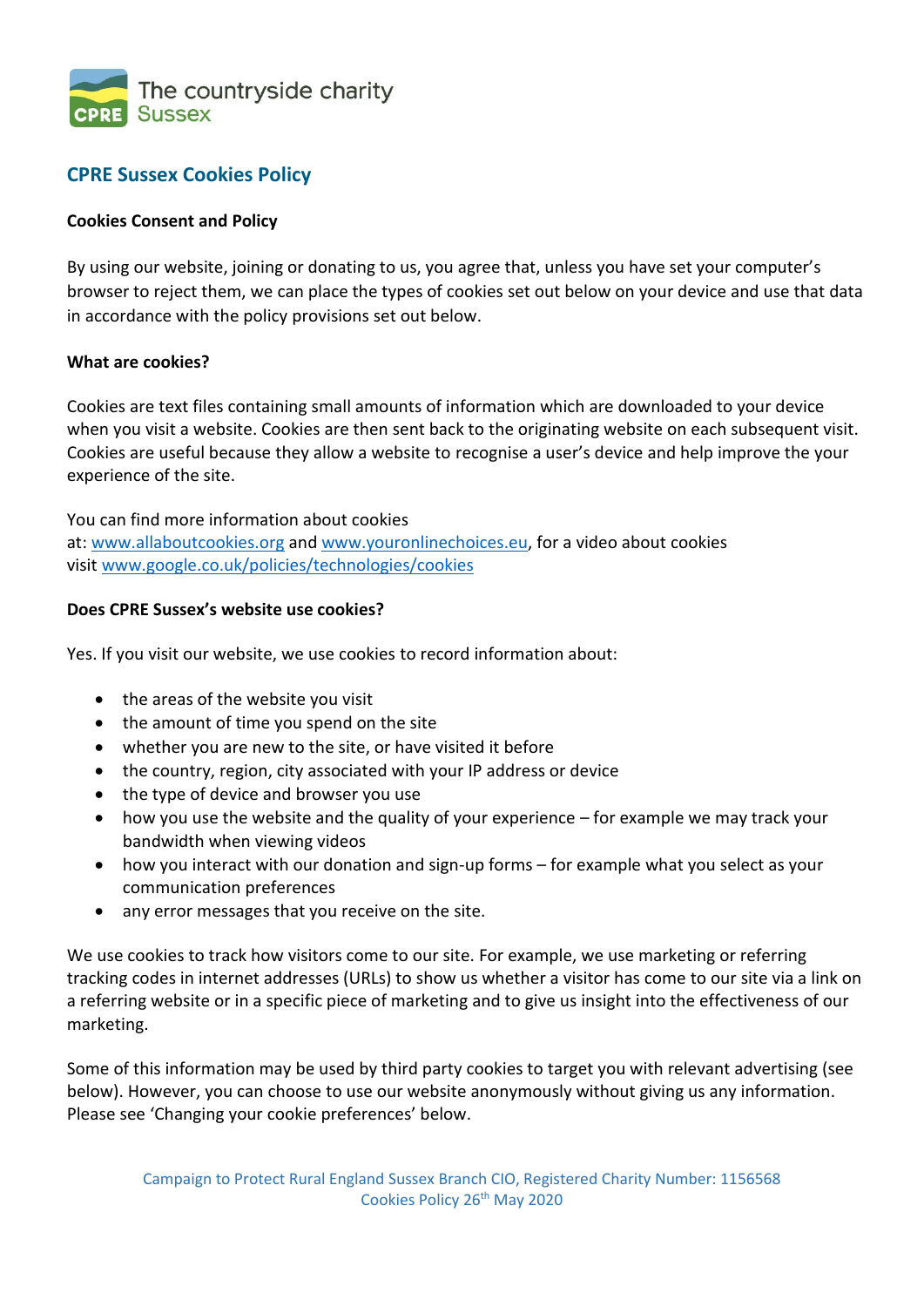

#### **Types of cookies**

We use 'first party cookies'. These are cookies served directly from our website to your computer and are often used to recognise your computer when it revisits our site.

Cookies may be either 'session cookies' or 'persistent cookies'. Your computer automatically removes session cookies once you close your browser. Persistent cookies will survive on your computer until an expiry date specified in the cookie itself, is reached. Most of our cookies are persistent.

#### **Categories of cookies we use**

We have assessed our cookies based on the ICC Cookie Guide. Most of our cookies fall into categories 1 and 3.

- 1. Strictly necessary cookies: these cookies are essential for the user to move around the website and to use its features.
- 2. Performance cookies: these cookies collect information about how the user makes use of the site, e.g. which pages the user visits most. These cookies do not collect information that identifies the user.
- 3. Functionality cookies: these cookies remember choices made by or attributes of the user and enhance the features and content you experience during your visit to our website, such as appeals visited or your location.
- 4. Targeting or advertising cookies: these cookies collect information about the users' browsing habits. This may also include your use of social media sites, e.g. Facebook, etc. or how you interact with our website which then shows you relevant content elsewhere on the internet.

#### **What information does CPRE collect using cookies?**

We may collect some, or all, of the information available from cookies when you visit our website, depending on how you use it. We monitor how people use our website, so we can improve it. We collect this information anonymously.

We use a standard type 1 cookie. This contains no personal information but tells us if that device has visited before.

Some pop-ups, such as 'Get our updates' use a small type 3 cookie to prevent the pop-up being shown repeatedly once a user has dismissed it or has already entered their email address. It is not used for tracking. Any pages with tabs or panels may store a small cookie to record the current state of the tab/panel between page requests.

We use session cookies on the pages where you interact with us to give us money, either as a donation or paying membership because they allow you to proceed through pages quickly and easily without having